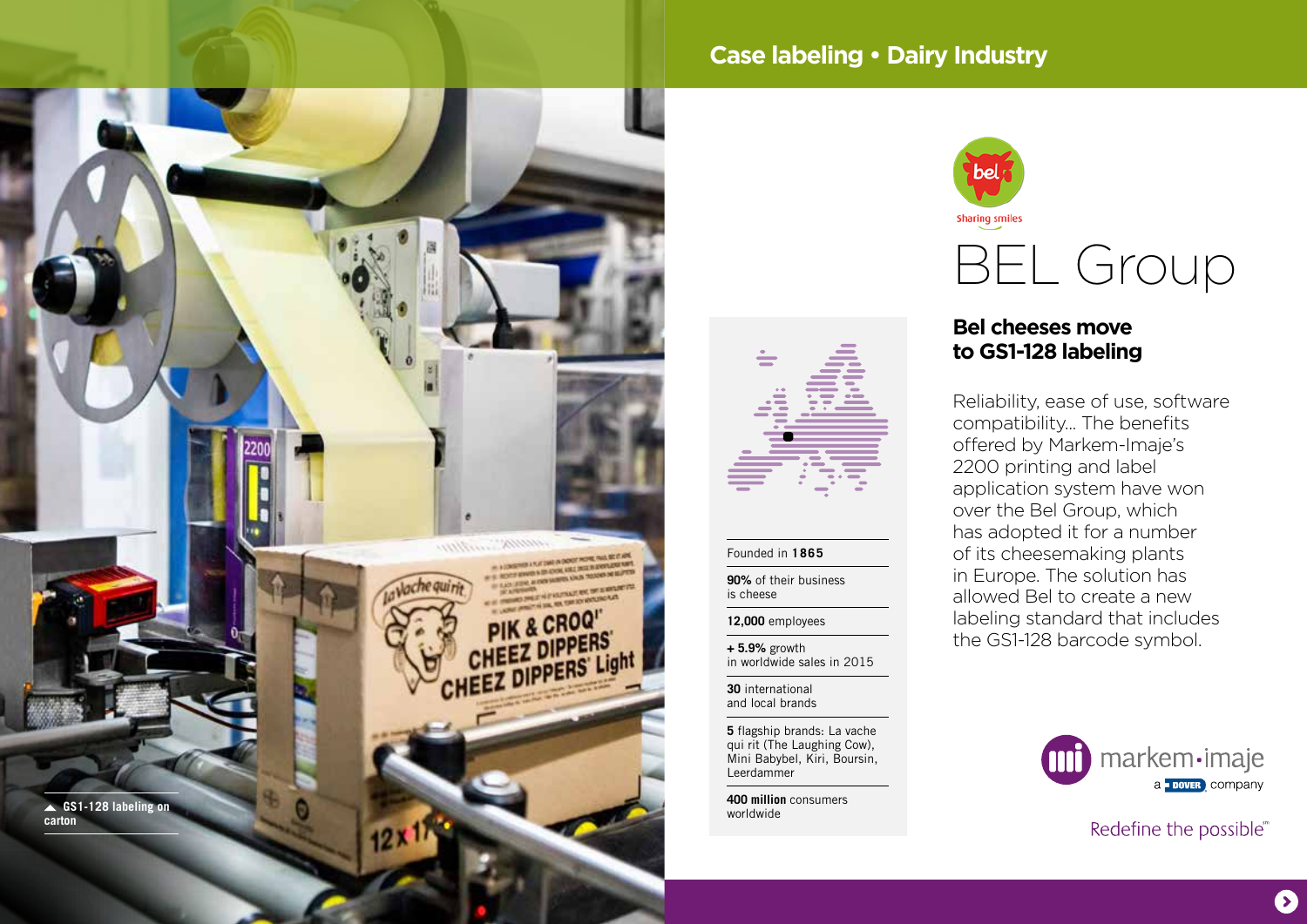### **Bel:**

Cheeses and smiles to be shared



'I know that if we want to introduce the 2200 Series in other countries, Markem-Imaje is perfectly up to the job.'

 **Denis Grosjean** Project manager, Bel Group Engineering Department



Named after its founder Léon Bel, the group has been producing and marketing cheese since 1865. **Bel is the third biggest branded cheese producer in the world,** with a leading position in 25 countries and ranked among the top 3 out of 45. Four of its brands are among the world's 20 biggest sellers. In 2015, it sold close to 18 billion cheese portions across 130 different countries, to some 400 million cheese-eaters! Its brands all share the same spirit

of conviviality along with a good dash of daring. The brands that make up its core business - La vache qui rit ('The Laughing Cow' in English), Mini Babybel, Boursin, Kiri and Leerdammer - form an integral part of France's economic and advertising landscape. In addition to its flagship brands, the Group also produces some twenty more cheeses, including Port-Salut, Samos and Apericube. To do so, it is supported by

**30 production sites throughout France but also in Poland, Portugal, Slovakia, Turkey, Morocco, etc.** In order to address the pressure of the mass distribution sector, which is seeking to optimize the processing of product boxes through its logistics platforms and automatic sorting systems, Bel decided to completely overhaul its packaging box printing and labeling policy.